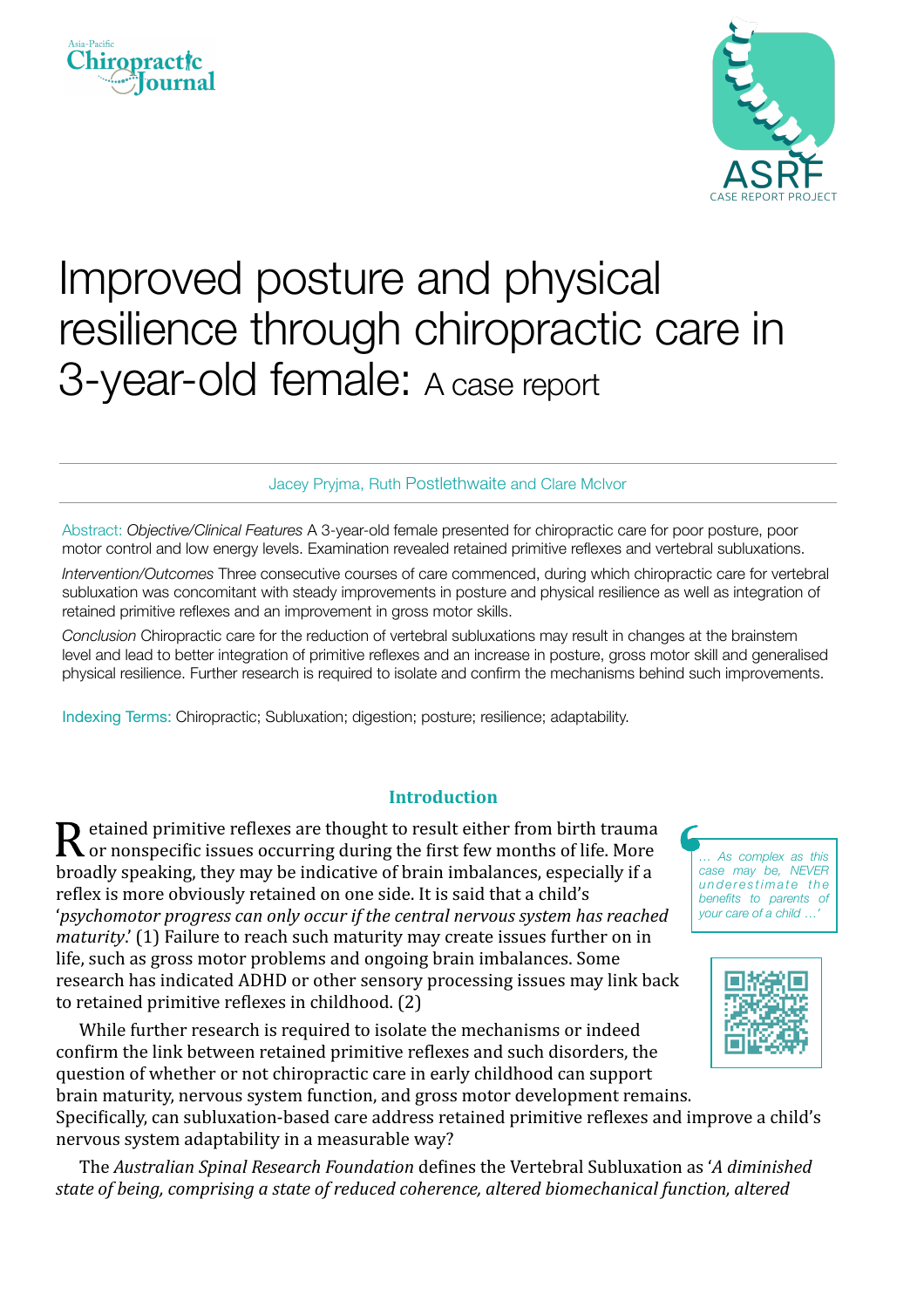*neurological function and altered adaptability*.' (3) This case report examines whether vertebral subluxation-based care of a 3-year-old girl yielded positive results for retained primitive reflexes and gross motor skills.

# **Background and History**

A 3-year-old female presented for chiropractic care, with parents citing main concerns of poor posture, poor motor control, and low energy levels. She was brought to the clinic as her older brother had received some benefit from chiropractic care and thus the parents were hopeful that care would yield some improvement. in this child.

Prior to the current case report period, the patient had undertaken four prior treatment plans including the current one. The first three plans totalled 34 visits (as 10, 12, and 12). In the current care plan period, there was a demonstration in the patient of general low physical resilience. This extended to immune function, as the patient had suffered from pneumonia early on, and was exhibiting a delay in some aspects of her development. Crawling was delayed and was uncoordinated when achieved. She began walking at 13 months old and often walked on her toes.

Other issues included concerns around proprioception and motor learning difficulties, with the patient having difficulty learning to ride a bike and to skip, and some reports of back pain. There was a further history of sleeping issues, fatigue, temper tantrums, being easily frustrated, and not coping well with stress. She struggled to sit still, tended to slump, and needed to sleep with the lights on. Otherwise, she was generally healthy.

Notably, she was born via emergency C-section at 37 weeks following a failed induction. Infant distress was the cause for the C-section. Initially, she had issues waking to feed. A potentially significant observation made by the attending chiropractor was that the patient had generalised poor muscle tone and cortical density in addition to the retained primitive reflexes.

## **Examination**

A chiropractor's examination included a subluxation pattern at the occiput, C2, C7, T4, L2 and S2, and associated range of motion restrictions. She also exhibited cranial restrictions, peripheral issues on the left, and *genu valgum* on both legs. She had also evidence of poor cortical inhibition of her primitive reflexes, with a number of primitive reflexes still able to be elicited. She exhibited poor postural development. Her gross motor patterns were poorly organised. Additionally, balance was extremely difficult and some cerebellar and body awareness issues appeared to be present.

# **Initial Examination**

Joint & Bone: Cranial restrictions were noted on left temporal, and right frontal, and maxilla. There was moderate restriction with flexion, and mild restriction with right rotation and lateral flexion on both sides of the neck. Moderate extension restriction was detected in the mid-thoracic region and mild left lateral flexion restriction. Pelvic restrictions were shown in left with poor SI flexion and right poor right SI extension. Most of the peripheral system was moving well. However, the left hip sat more posterior in the joint and restriction was noted at the left knee tib/ fib joint.

*Nerve & Muscle:* Areas of subluxation included C0, C2, C7, T4, L2 and S2. Weakness was noted in the muscles of the right shoulder and both wrist extensions, as well as finger adduction and opposition. Weakness noted with glutes, hamstrings, hip flexors and right knee (in extension). There was also some weakness noted with right foot dorsiflexion. Cranial nerves showed imbalance/under activity with smell, right facial tone, and right tongue muscles. Neurological reflexes showed reduced activity of the pectoral muscles, biceps, brachioradialis and triceps.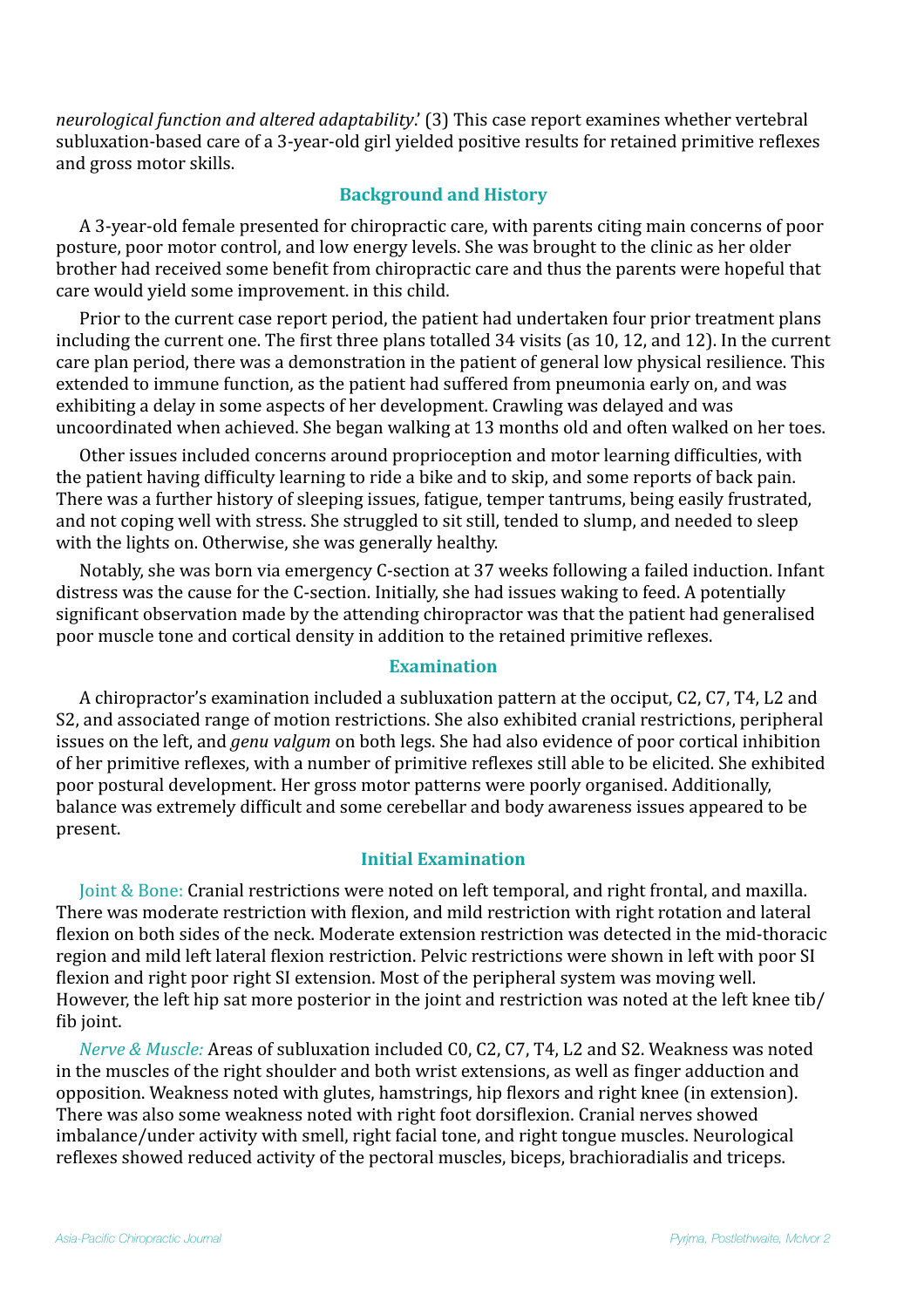Abdominal and patellar reflexes on the right were within normal limits, however both Achilles reflexes were under-active.

*Global Posture:* Posture images showed a left head tilt, strong right shoulder tilt, and left hip tilt. There is also a notable left body lean. Lateral images showed poor postural strength with a forward position of the pelvis, rounded shoulders, and forward head position. It was noted that the patient noticeably hyperextended into her lumbar spine.

*Brain Function:* Developmentally, it was evident that there was some immaturity and poor neurological (higher cortex) tone with how her brain was firing. All of the tested primitive reflexes were still present - *moro*, *rooting*, *palmar*, *TLR*, *ANTR*, and *Galant*. Postural reflexes and tone were tested. There was a present *STNR* (flexion and extension) present well past the usual integration. Additionally, there was a decreased left amphibian reflex, decreased right neck righting with eyes closed. Poor flexion and extension postural tone was noted with poor initial strength and fatiguability seen. Gross motor skills showed low tone in the quads and glutes - heel walk, toe walk, and hopping were difficult. There was reduced cross cord ability and her reciprocal arm swing hadn't developed. Balance tests were within normal limits, but there was a noticeable left body lean (standing, with eyes closed). Finger to nose was difficult on the left side, while diadochokinesis was harder on the right. Poor point localisation was noted on both sides.

#### **Management**

Following these initial findings, the patient underwent four courses of care.

- $\triangleright$  First 10 adjustments at 2 sessions per week
- $\triangleright$  Second 12 adjustments at 2 sessions per week
- $\triangleright$  Third 12 adjustments at 1 session per week
- $\triangleright$  The current care plan adjustments every two weeks for an estimated 24 weeks

#### **First Care Plan**

The established care plan goals included supporting brain and body coordination and function, restoring spinal range of motion as well as cranial function and muscle activation. Additional goals included improvements in cortical firing, a reduction in primitive reflexes as a sign of improved cortex inhibition of the brain stem, improvement in body tone to improve neurological reflexes and postural tone, with the aim of supporting better coordination and body control.

This was to be achieved through subluxation-based care with additional postural strength and motor development exercises for at home once daily.

#### **Second Care Plan**

Care plan goals for the second plan were to continue to build on the progress made during the first, including further improvements with structural symmetry, improved neurological tone, strength, and coordination. The patient had started to show improvements in structural, muscular, and neurological health and development.

Recommendations included postural strength, motor development, balance and body awareness exercises undertaken at home twice daily. Additionally, to support gut and brain, fish oils, gut care for kids, magnesium, and multi-vitamin were highlighted as potentially beneficial supplement options.

# **Third Care Plan**

Care plan goals concentrated on seeing further shifts with neurological reflexes and tone in upper and lower body, as well as decreased evidence of right brain weakness and improved cross crawl ability. Another goal of care was to see further integration of primitive reflexes and a sign of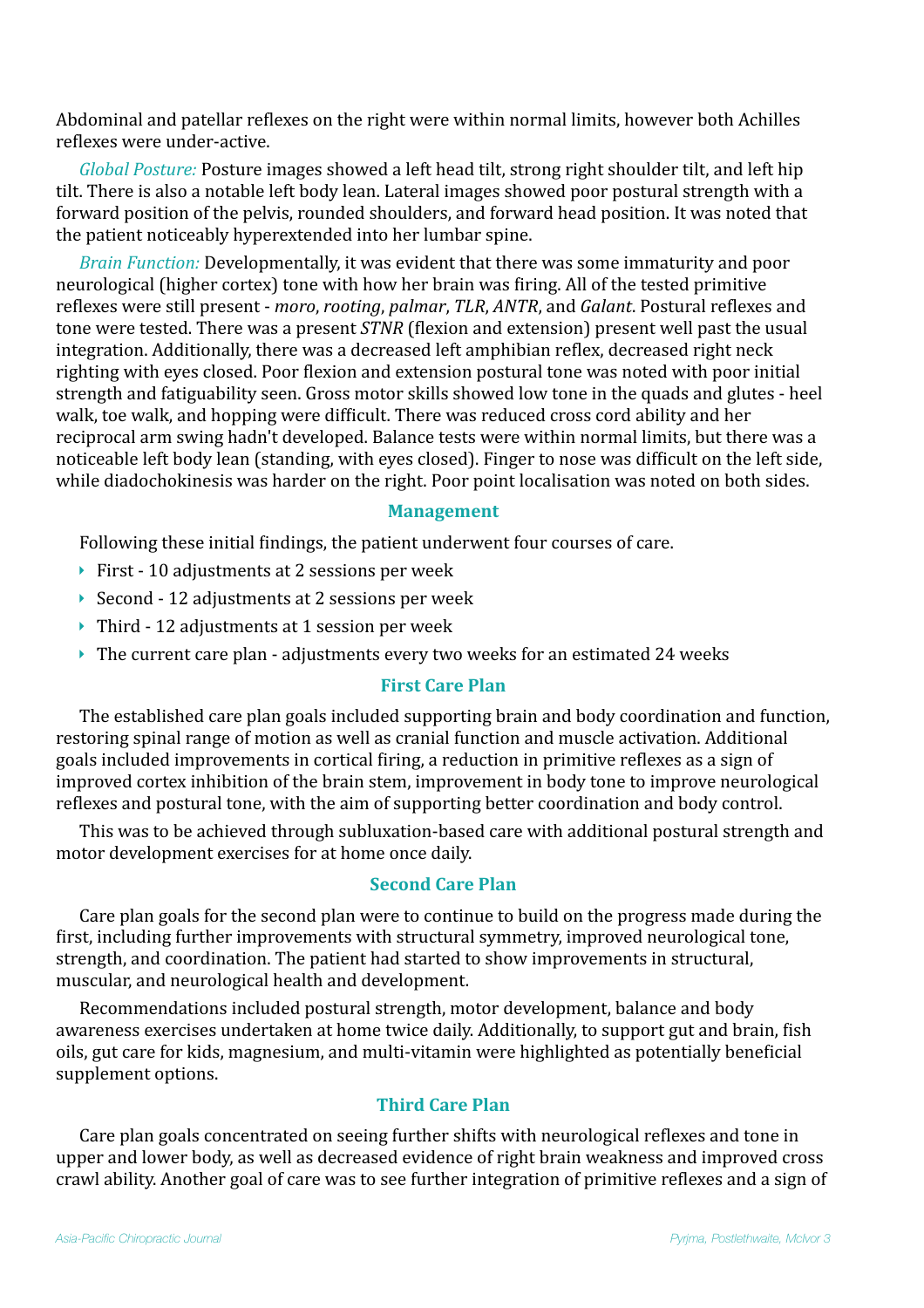improved motor organisation, a decreased need for overflow movements to support concentration.

Home recommendations included crossing midline exercises to be undertaken twice daily, along with magnesium supplementation to support rest and repair. The chiropractor noted a specific focus on *vagal nerve* tone including strategies like 30 seconds of gargling every time she brushed her teeth, plenty of singing every day, and humming when in the car. Her parents were advised to keep up the posture exercises already provided and to encourage her in a sport like karate or Taekwondo to further support strong motor developmental improvements seen under care.

During adjustments, the chiropractor focused on the left side of the body. To support this, parents were advised to massage and stimulate the left limbs at home, pulling, squeezing, and using a light touch. It was also advised that they take her to the beach for plenty of soft sand walking with her shoes off or let her undertake climbing activities to encourage foot development.

## **Outcomes**

Significant improvements over the course of care included improvements in posture and notable improvements in the '*Well Kids report'* assessment and care plan which yielded an initial health number of 22 at the commencement of the first care plan, and 40 at the fourth. Feedback from her parents described improved physical resilience, greater ability to keep up, she was more active on the weekends, and able/wanting to have more fun and physically active with the rest of the family. The parents reported they really enjoyed having '*a different daughter*'. The attending chiropractor noted that what they thought was personality was actually 'neurological tone and *poor physical resilience*' that improved under care. Other improvements included a reduction in colds and flus.

The patient commenced with a health number 22. Anterior postural assessment revealed the following:

- $\rightarrow$  head was shifted 0.63cm left with no tilt
- $\triangleright$  Shoulders were shifted 0.88cm right and tilted 4.07 deg right
- $\triangleright$  Rib cage shifted 1.32cm left
- $\rightarrow$  Hips are shifted 1.17cm left and are tilted 4.14 deg left
- ▶ Total shifts 4cm
- $\triangleright$  Total tilts 8.2 deg

Lateral posture assessment revealed:

- $\blacktriangleright$  Head shifted 0.55cm forward
- $\rightarrow$  Shoulders are shifted 4.42cm backward
- $\rightarrow$  Hips are shifted 1.05cm forward
- $\triangleright$  Knees are shifted 1.23cm forward
- $\triangleright$  Total shifts 7.25cm
- $\triangleright$  The head weighs approximately 2kg but effectively weighs 3kg

# **Outcomes at Care Plan 2**

Her health number was now 40, which reflected an improvement of 81.82% on the commencement of care.

*Joint & Bone:* There was a marked improvement in cranial bone function, evident in improved left temporal and sphenoid restrictions. Range of motion of the spine had started to improve, with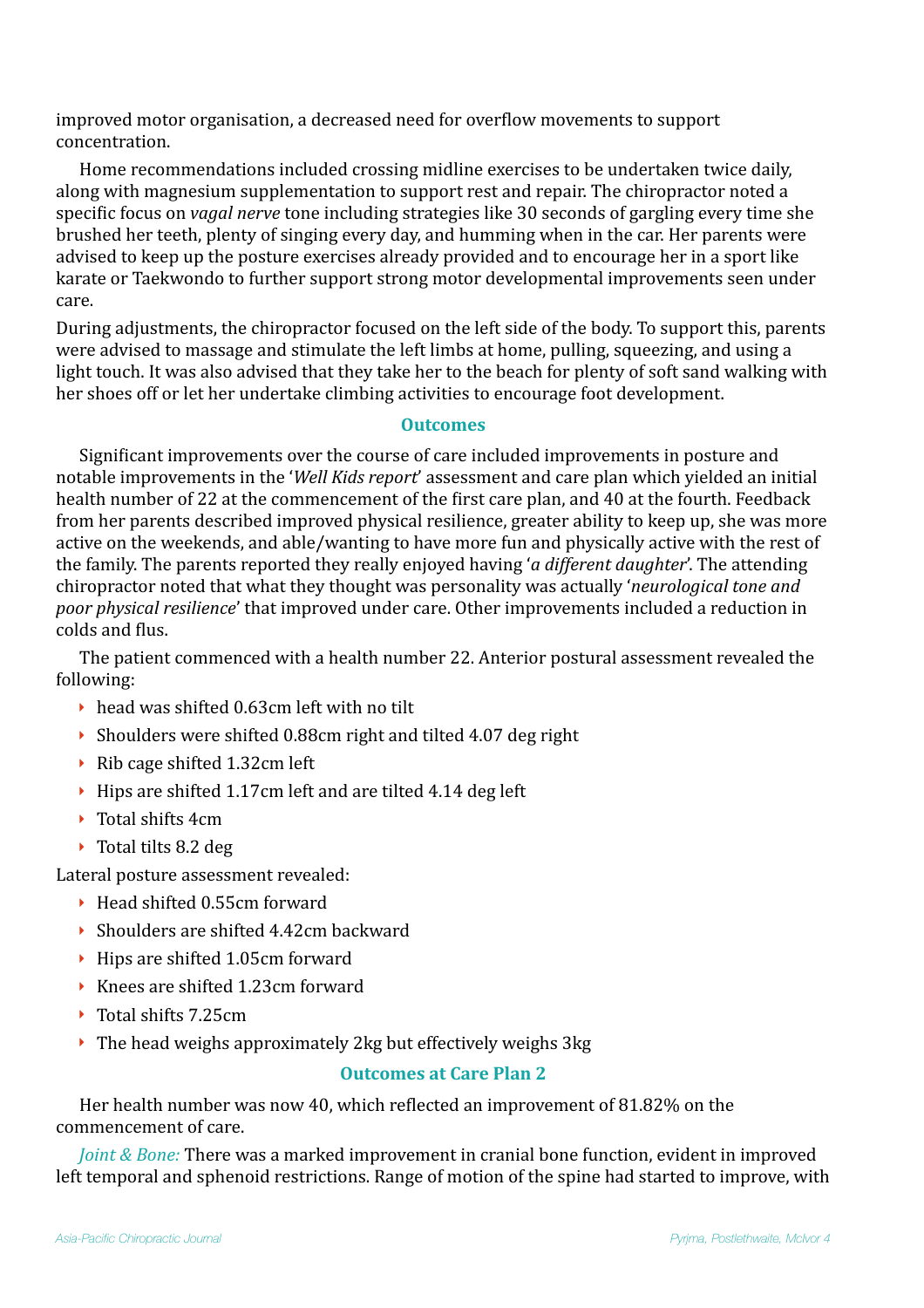less restriction noted in the neck. Flexion restriction (mild) was now seen. Extension restriction of the mid back was now milder than at the initial consultation. Her lower back now moved well, and the pelvis restrictions had also improved, with the left side restriction remaining. Peripheral joints showed improved left hip and knee movement with the right shoulder now showing the need for support.

*Nerve & Muscle:* Areas of subluxation showed right AS, C7, T3, L2, LSI. Cranial nerves showed improvement with the tongue positioning. However, facial tone and sense of smell showed difficulty. Muscle tone showed good improvement of shoulder strength. Weakness in strength was still noted with wrist extension and in the fingers. Muscle strength of the lower limbs continued to show decreased glute, hamstring, hip flexors and right quad weakness. Neurological reflexes showed improvement with bicep and brachioradialis responses. Under activity still noted with the scaphoid, pec, triceps, patella and Achilles.

*Global Posture:* Postural images showed a huge improvement in body organisation and balance. Although there were still many improvements to be made, there was already an apparent improvement in head position with less head tilt. Left rotation was present. The shoulder alignment had improved well. There continued to be a right shoulder tilt with a compensatory left head translation. The pelvis seemed to tilt to the right with this review. However, weight distribution was much better, with 10.6kg on the left and 9.7kg on the right. This was significant as the previous imbalance was 3kg. Side images showed a strong forward position, whereas initial images showed lower tone and poor positioning with the patient 'falling into' her spine. The forward lean highlighted her decreased proprioception and lack of body awareness in space with eyes closed.

*Brain Function:* Significant improvements in brain function were evidenced by inhibition of primitive reflexes which indicated better maturity. The Rooting reflex was now mild, as was the palmar reflex. The moro was now integrated. Postural reflexes also showed excellent improvement with flexion strength up to 20s and extension strength on the ball 8s. Gross motor assessment showed much improved co-ordination with her jumping. Difficulty still seen with toe and heel walking. Balance and body awareness had improved, as had cerebellar function and discrimination touch

# **Outcomes at Care Plan 3**

The patient now had a health number of 59, which reflected an improvement of 47.5% on the previous review.

*Joint & Bone:* Cranial restrictions were noted around the left frontal and temporal bones. Spinal range of motion had improved well over time. Mild restrictions were noted in the neck, right lateral flexion, thoracic extension and left SI extension restriction. All peripheral joints were now moving better. Knocked knee posture was still present but less severe due to improved tone of the feet and legs, and improved arch strength in the feet.

*Nerve & Muscle:* Areas of subluxation were now just C2, T4, L SI, less areas than previously. Cranial nerves were now showing good balance and upper limb muscles showing excellent strength improvement with weakness now only seen in wrist extension on both sides and on right thumb abduction. Lower limb muscles were firing well. Reflexes overall still showed decreased responses in the upper and lower body. However, the chiropractor noted that this may still take time to improve as it requires much deeper neurological change. However, the shoulder responses had returned with good scapula/hum and pectoral responses noted.

*Global Posture:* Posture images showed excellent improvement in overall strength and ability to stand up tall against gravity. Right head tilt and right shoulder tilts were still present, which comprised a strong indicator on the right brain weakness. Right pelvic tilt had improved, tone of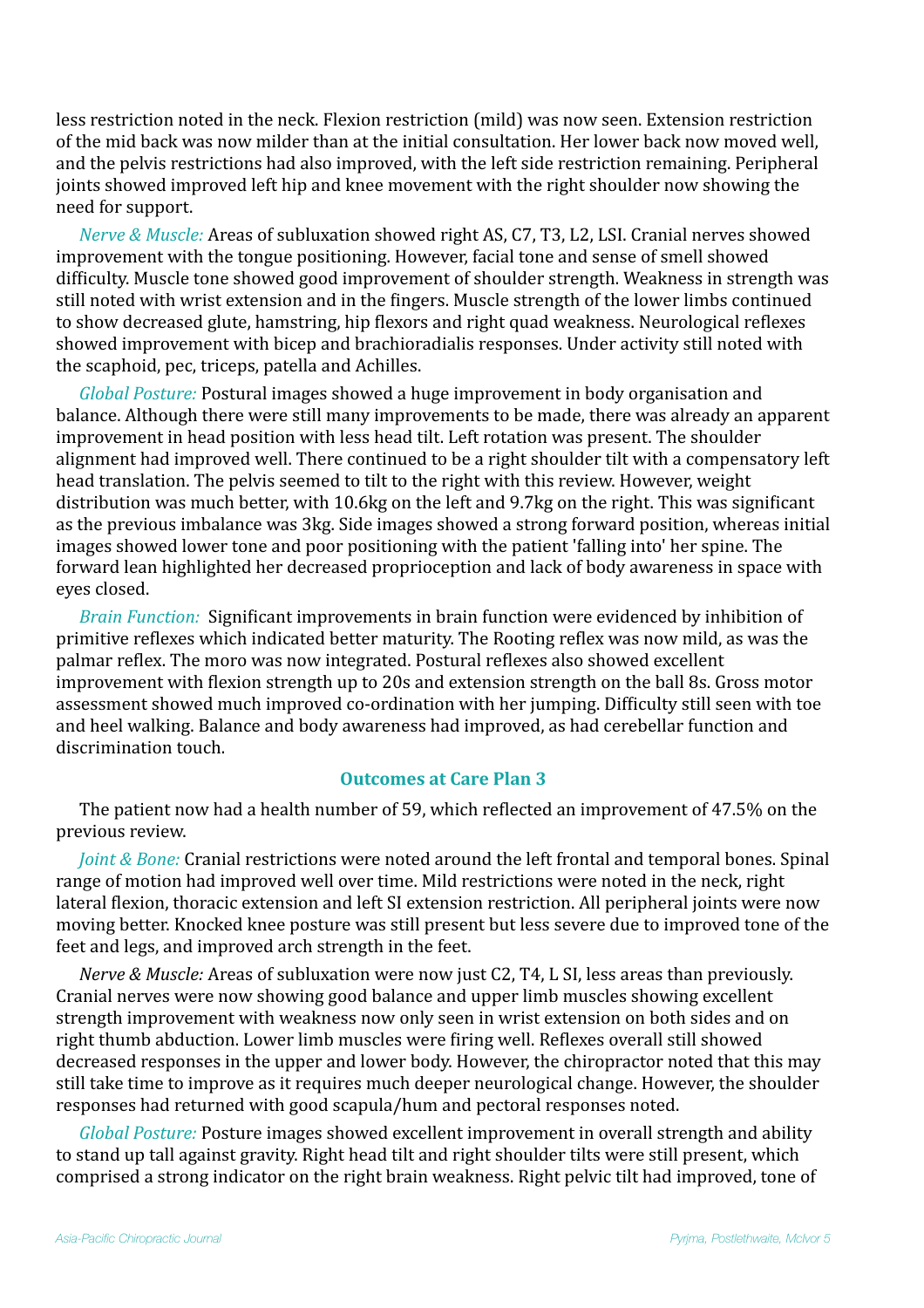the right leg and its internal rotation is again a sign of the right brain weakness. Side images show significant progression in posture tone and improvement. Alignment was now excellent, but shoulders posture still required improvement as they roll forward but overall, excellent changes were present in this care plan! Her centre of gravity was also much better. There was only a 100g difference with right and left leg weight distribution, which was an improvement on the initial difference of 3kg.

*Brain Function:* Primitive reflexes had yielded further improvements. Her *ATNR* was now only moderate, and *Galant* was just mildly present. Posture strength exercises have improved very well. She was able to achieve a greater chin tuck (from 13s to 30s) showing improvement in deep neck flexor strength and stability. Supine flexion had moved from 6s to 30s, and prone extension from 6s to 30s. Gross motor activities show cross crawl pattern is still not fluid and needs further work to support better right and left-brain communication. Hopping is difficult on the left. Toe walking still produces arm/wrist reciprocal movements indicating some immaturity. However, balance had excellent improvement. She was much more organised in her movement, and could now stand on one leg up to 9s on the left and 8s on the right. She didn't lean or fall as she did at the start when doing her balancing tests. Cerebellar activities are also improving, although the right was still harder than the left with finger to nose. Diadokokensis was excellent and sequential finger touch now much improved.

#### **Ongoing care**

At the time of writing, she was into her fourth course of care, where she would be adjusted every two weeks for 24 weeks. There was now a big emphasis on moving the body, with at-home exercises geared at improving proprioception, balance, body awareness, and the vestibular system now a key. The attending chiropractor noted that she '*continues to improve while under care.* Her neurological maturity, body resilience and general maturity has come along really well. *During this review, she was tired after some late nights. Her mother had noted really great changes* with her body and brain growth in conjunction with her adjustments. She is now much improved in *sleep, moods, behaviours, concentration, and general resilience*.'

Immediate goals of ongoing care are now to support, maintain and build on great changes, with cortex stimulation being '*absolutely key, with a right brain focus*'.

#### **Discussion**

This case proves to be as interesting as it is complex. Retained primitive reflexes, global posture, lowered resilience and issues with mood, behaviours, sleep and concentration comprise widespread functional and neurological challenges. Being able to see these improve concomitant with chiropractic care may indicate that care for vertebral subluxations may improve cerebellar function, and nervous system function and cortex maturity more broadly. The primitive reflexes are a by-product of an immature cortex, as supported by research. They themselves are less of the issue – they are the result of poor brainstem inhibition from the cortex).

While this case report alone is not able to specify the mechanisms behind such improvements or allow generalisations on the wider population to be made, it is logical to posit that optimal functioning of the nervous system may have led to increased adaptability, nervous system tone, and resilience which then manifested in improvements in function.

The courses of care in this case may be thought of as long, however, with the complex nature of concerns, such as those the patient presented with, the repetition and time needed for deeper neurological rewiring would not have been achieved with a shorter course of care and was not the ideal clinical choice. Rather, working with the patient and her family to create sustainable change at a manageable rate was the preferred course of action.